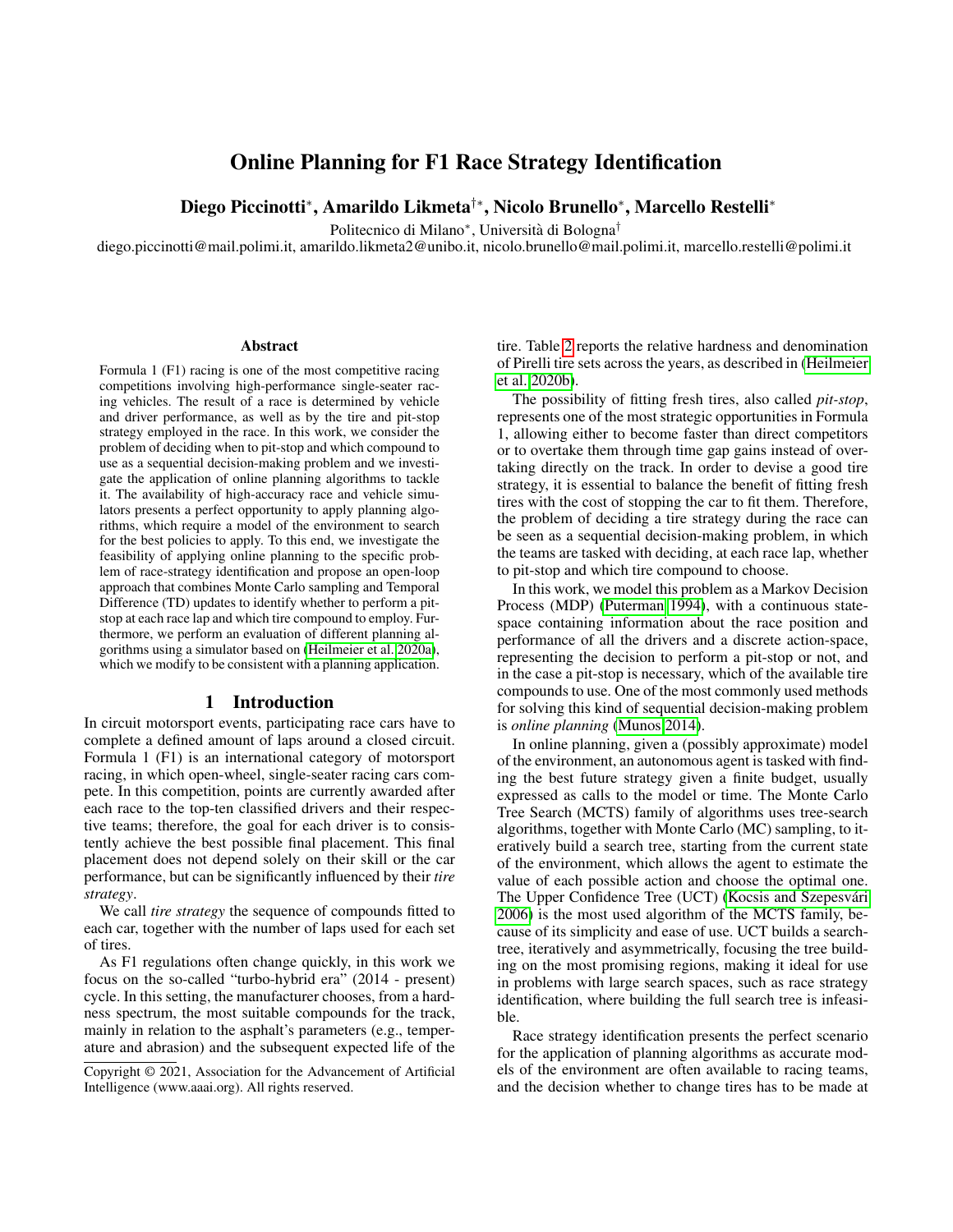the end of each lap, giving the whole duration of the lap as a possible budget to perform the planning activity. Nonetheless, planning in this setting presents some challenges like large continuous state spaces and stochasticity of the environment coupled with a large planning horizon.

In this work, we investigate the application of planning algorithms to the race strategy identification problem and address some of the issues that arise when applying these algorithms to this specific decision problem. We employ an *open-loop* planning strategy coupled with Q-learning (QL) TD updates to tackle the high variance of the returns. To evaluate the algorithms, we modify the simulator described in [\(Heilmeier et al. 2020a\)](#page-8-0) and use it as an evaluation environment as well as a forward planning model. The open-loop setting allows tackling the added complexity of stochastic transitions in a continuous state-space, without significant losses in performance while still outperforming the true strategies applied by the racing teams. The QL update strategy, taken from the Reinforcement Learning (RL) literature, allows lowering the variance of the back-up updates generated from the noisy values coming from the rollout phase of the MTCS algorithm. Finally, we compare this back-up strategy with other TD update strategies applied to UCT coming to the MCTS literature and observe an improved performance of the QL updates compared to  $SARSA(\lambda)$  [\(Vodopivec, Samothrakis, and](#page-8-5) Šter [2017\)](#page-8-5) and Power Mean [\(Dam et al. 2020\)](#page-8-6) updates.

## 2 Planning in Continuous Stochastic Environments

In this section, we review the literature on planning algorithms used to address particular problems also faced in the race strategy identification problem, such as large continuous spaces and stochastic transitions. While most of the research on MCTS focuses on deterministic transitions and discrete actions, work on stochastic transitions also exists. A stochastic transition model means that the branching factor of the search tree is no longer fixed but depends on the number of possible next states in each node, which can be infinite in the case of continuous state spaces. One of the earliest MCTS algorithms tackling MDPs with stochastic transitions, providing performance guarantees in terms of the value of the recommended action, is Sparse Sampling [\(Kearns, Mansour, and Ng 1999\)](#page-8-7). However, sparse sampling only considers the case where the number of next states is limited by  $B < \infty$ , which is not the case with continuous state spaces and is very computationally inefficient in practice. The setting of considering bounded next-state space cardinality is often seen in the literature. StOP (Szörényi, Kedenburg, and Munos 2014) also provides theoretical bounds on the sample complexity in this setting, but it does so by explicitly storing and searching the space of possible policies, which makes it a theoretical algorithm since it would be infeasible to apply to anything larger than small toy problems. MDP-GapE [\(Jonsson et al.](#page-8-9) [2020\)](#page-8-9) also tackles this setting, but it does so by employing UGapE [\(Gabillon, Ghavamzadeh, and Lazaric 2012\)](#page-8-10) a *Best Arm Identification* algorithm for the planning setting.

The main method applied to tackle continuous stochastic environments is *progressive widening*. In DPW-UCT (Couëtoux et al. 2011) the authors extend UCT to continuous stochastic environments by progressively adding new nodes to the search tree, depending on the number of visits to the node. In practice, the number of children of the node is limited by a sublinear function of the node visits. When no children can be added to the nodes, one of the current children is sampled and revisited. This also requires tuning the hyperparameters of this bounding function of the children of the nodes, which is problem-dependent. Furthermore, in practice, DPW-UCT not only requires a forward model of the environment, but also requires to be able to save the state of the simulator at each node of the tree in order to restart the simulation from that node. In some cases, such as with complex racing simulators, this greatly increases the memory requirements for the planner.

The *open-loop* setting is another way to tackle stochasticity in the environment. In this setting, the search is conducted on the set of possible sequences of actions rather than on the mappings from states to actions. Each node in the search tree represents a sequence of actions instead of a single state. This makes the search tree simpler, at the expense of lower performance. OLOP [\(Bubeck and Munos 2010\)](#page-8-12) provides near-optimal guarantees on the expected simple regret in this setting by constructing a bandit problem on the set of possible action sequences. OLOP carefully constructs valid high-probability upper bounds on the value of each action sequence and chooses the one with the highest upper bound. Being that it has to select a complete action sequence from an exponential number of sequences at each iteration, it is impractical to apply except for small horizon problems. UCT has also been extended to open-loop settings. In [\(Lecarpentier et al. 2018\)](#page-8-13) the authors extend UCT to open-loop planning and prove that it retains the same convergence guarantees as the original algorithm while preserving the anytime and the asymmetry properties.

#### 3 Preliminaries

#### Markov Decision Processes

In this work, we adopt a discrete-time Markov Decision Process (MDP) definition [\(Sutton and Barto 1998\)](#page-8-14) given by the 6-tuple  $M = \langle S, A, P, R, \gamma, \mu \rangle$ , where S is the state space, A is the action space,  $P : S \times A \rightarrow \mathcal{P}(S)^{1}$  $P : S \times A \rightarrow \mathcal{P}(S)^{1}$  $P : S \times A \rightarrow \mathcal{P}(S)^{1}$  is the transition model,  $\mathcal{R}: \mathcal{S} \times \mathcal{A} \rightarrow \mathbb{R}$  is the reward function, which provides the reward signal  $\mathcal{R}(s, a)$  when the agent is in state  $s \in S$  and performs action  $a \in A$ ,  $\gamma \in [0, 1]$  is the discount factor and  $\mu \in \mathcal{P}(\mathcal{S})$  is the initial state probability distribution.

An agent acting in the MDP, at each time  $t = 1, \ldots, T$ , observes the current state  $s_t \in S$ , executes an action  $a_t \in A$  and receives from the environment a reward  $r_t =$  $\mathcal{R}(s_t, a_t)$  and next state  $s_{t+1} \sim \mathcal{P}(s_t, a_t)$ . The behavior of an agent is modeled by means of a policy  $\pi : \mathcal{S} \to \mathcal{P}(\mathcal{A})$ which maps states to probability distributions over actions. We define the (policy-dependent) state value  $V^{\pi}(s)$  =

<span id="page-1-0"></span><sup>&</sup>lt;sup>1</sup>We denote by  $\mathscr{P}(\mathcal{X})$  the space of probability distributions over  $\mathcal{X}$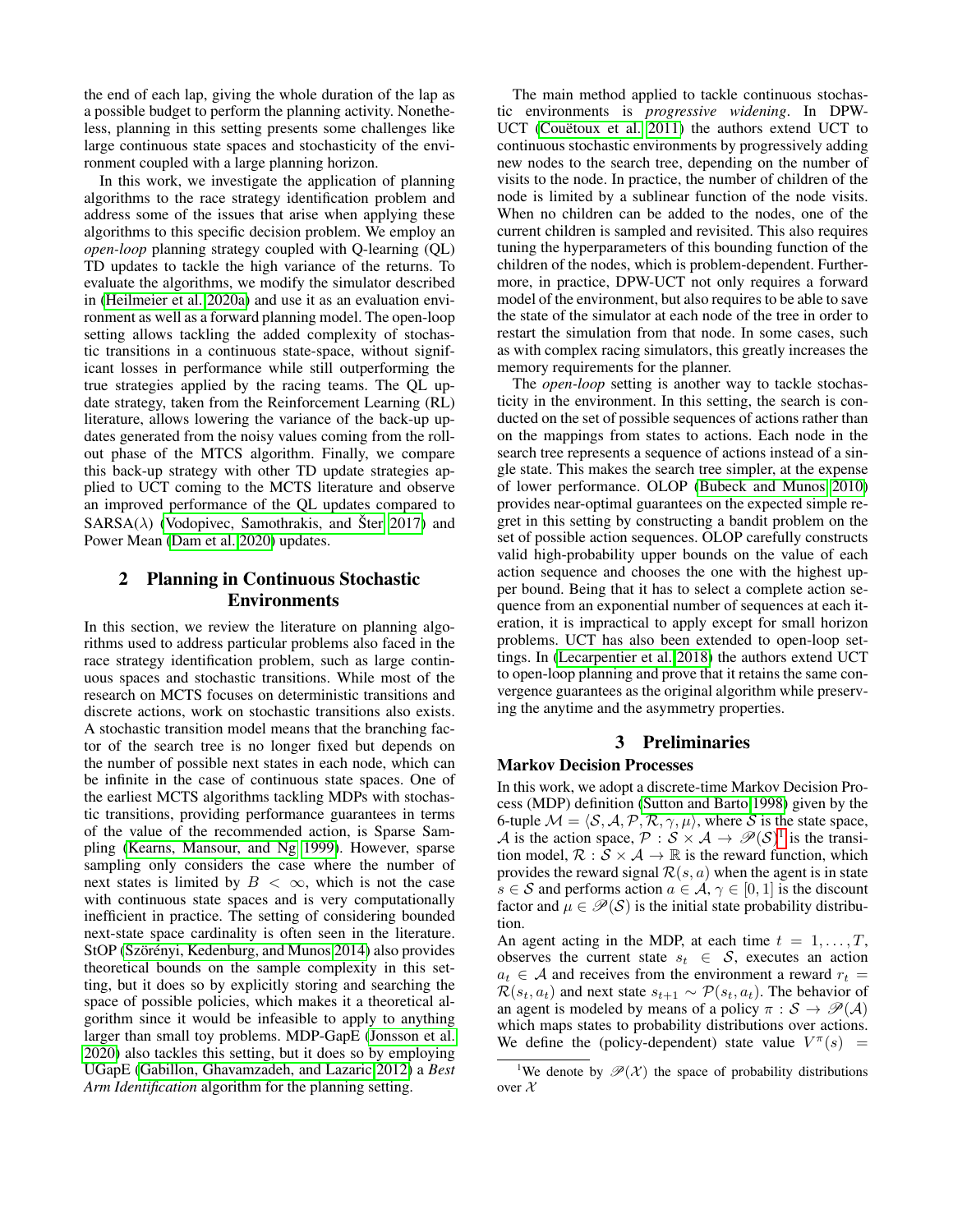$\mathbb{E}_{\pi} \left[ \sum_{t=0}^{\infty} \gamma^t r_t \mid s_0 = s, a_t \sim \pi(s_t) \right]$  and state-action value  $Q^{\pi}(s, a) = \mathbb{E}_{\pi} \left[ \sum_{t=0}^{\infty} \gamma^t r_t \, \Big| \, s_0 = s, a_0 = a, a_t \sim \pi(s_t) \right],$ respectively. The goal of an agent is to find the policy  $\pi^*(s) = \max_{\pi} V^{\pi}(s), \quad \forall s \in \mathcal{S}.$ 

#### Monte Carlo Tree Search

In this section, we also present a brief introduction to the Monte Carlo Tree Search (MCTS) family of algorithms. In particular, we focus on the most popular algorithm in the MCTS family, the upper confidence bound for trees (UCT) (Kocsis and Szepesvári 2006).

MCTS algorithms combine tree-search algorithms with Monte Carlo sampling to iteratively build a search-tree. They can be summarized by four general phases [\(Browne](#page-8-15) [et al. 2012\)](#page-8-15):

- 1. Selection: from the root of the search tree, a selection policy (also called tree policy) is recursively applied up to reaching an unexpanded leaf node. A node is expandable if it represents a nonterminal state and has unvisited children.
- 2. Expansion: one or more successors to the previously found unexpanded node are generated according to the actions available in the node.
- 3. **Simulation**: from the newly generated node(s), a simulation (also called *rollout*) is run following a default policy up to a terminal state.
- 4. Backpropagation: a "back-up" of the rewards collected during the simulation is performed at the nodes which have been visited in the trajectory from the root, updating their statistics.

The UCT algorithm uses as selection policy the bandit algorithm Upper Confidence Bound (UCB1) [\(Auer, Cesa-](#page-8-16)[Bianchi, and Fischer 2002\)](#page-8-16). UCB1 chooses the next action to perform,  $a_n$ , according to

$$
a_n = \arg \max_{i=1..K} B(a_i) = \overline{R}_{i,T_i(n-1)} + C \sqrt{\frac{2 \log n}{T_i(n-1)}},
$$

where  $K$  is the number of actions,  $C$  is a constant which regulates the exploration-exploitation tradeoff,  $T_i(n-1)$  is the number of times action i has been played up to time  $n - 1$ and  $\overline{R}_{i,T_i(n-1)}$  is the average payoff observed from arm i. UCT considers the selection process at each decision node as a separate bandit problem, where the payoff is the return of the trajectories starting from that node. In addition, during the back-up phase, UCT recursively updates the values of the nodes from the leaf to the root of the tree. The algorithm is proved to be *consistent*, i.e., it converges to the optimal policy in the limit. In addition to the convergence guarantees of UCT, the algorithm also enjoy some other properties that have made it highly popular in the literature. First, the algorithm is *anytime*, which means it does not need to know the planning budget in advance and can return its best guess at any moment. This makes it particularly attractive for real-time scenarios like race-strategy identification. The algorithm is also *asymmetric*, which means that it iteratively

builds the search tree by favoring the most promising regions of the tree while still giving a probability of selection to all branches. This is extremely important in some applications where the search tree is extremely large. This, in fact, is also one of the reasons why UCT has no theoretical guarantees on its *sample complexity*. This asymmetric tree building is based on the confidence bound kept from the UCB algorithm employed in each node, which, in turn, are not valid in high probability and might delay the discovery of the optimal paths if the reward function is misleading in the top levels of the tree.

#### Open Loop Planning

In the open-loop setting, the problem is shifted from finding the optimal policy (mapping from states to actions) to finding the optimal sequence of actions to perform starting from the current state, regardless of the intermediate states visited, and instead averaging between them. Clearly, when the MDP transitions are deterministic, the open-loop and closed-loop settings are equivalent.

More specifically, given a starting state  $s \in S$  and a sequence of actions  $\tau = (a_0, a_1, \ldots, a_m), a_i \in \mathcal{A}$ , the value of the sequence  $\tau$  starting from the state s is defined as:

$$
V_{OL}(s,\tau) = \mathbb{E}\left[\sum_{t=0}^{m} \gamma^t r_t \mid s_0 = s, a_t \in \tau\right].
$$
 (1)

We note that,  $\tau$  can be an infinite sequence if  $\gamma < 1$ . Accordingly, the open-loop optimal value is given by maximizing over the sequences of actions:

$$
V_{OL}^{*}(s) = \max_{\tau} V_{OL}(s, \tau).
$$
 (2)

We also define, the open-loop action-value of a state-action pair,  $(s, a)$ , as the maximizer over the possible action sequences  $\tau$  that start with a, denoted with  $\tau_a$ :

$$
Q_{OL}^{*}(s, a) = \max_{\tau_a} V_{OL}(s, \tau_a).
$$
 (3)

Planning in an open-loop setting leads to a loss of performance, since  $Q_{OL}^*(s, a) < Q^*(s, a)$ , but it simplifies the planning problem by limiting the size of the search-tree and may be beneficial in cases with small search budgets.

#### 4 Simulation Environment

To evaluate our planners, we build on the race simulator described in [\(Heilmeier et al. 2020a\)](#page-8-0). This simulator provides a parameterized and probabilistic description of the race allowing control over probabilistic race events such as accidents, Safety Cars (SC), or Virtual Safety Cars (VSC). Each of the simulator's internal events relies on probabilistic models, whose parameters have been optimized to provide a plausible replica of past races, using publicly available data [\(Heilmeier et al. 2020a\)](#page-8-0) on tire strategy and events.

The race is modeled using a lap-by-lap approach, in which the race time of each driver in the simulation is computed at each lap. Since the decision space is whether to pit stop on each lap, a lap-by-lap simulator allows us to model temporal transitions between states in an MDP setting. Lap times are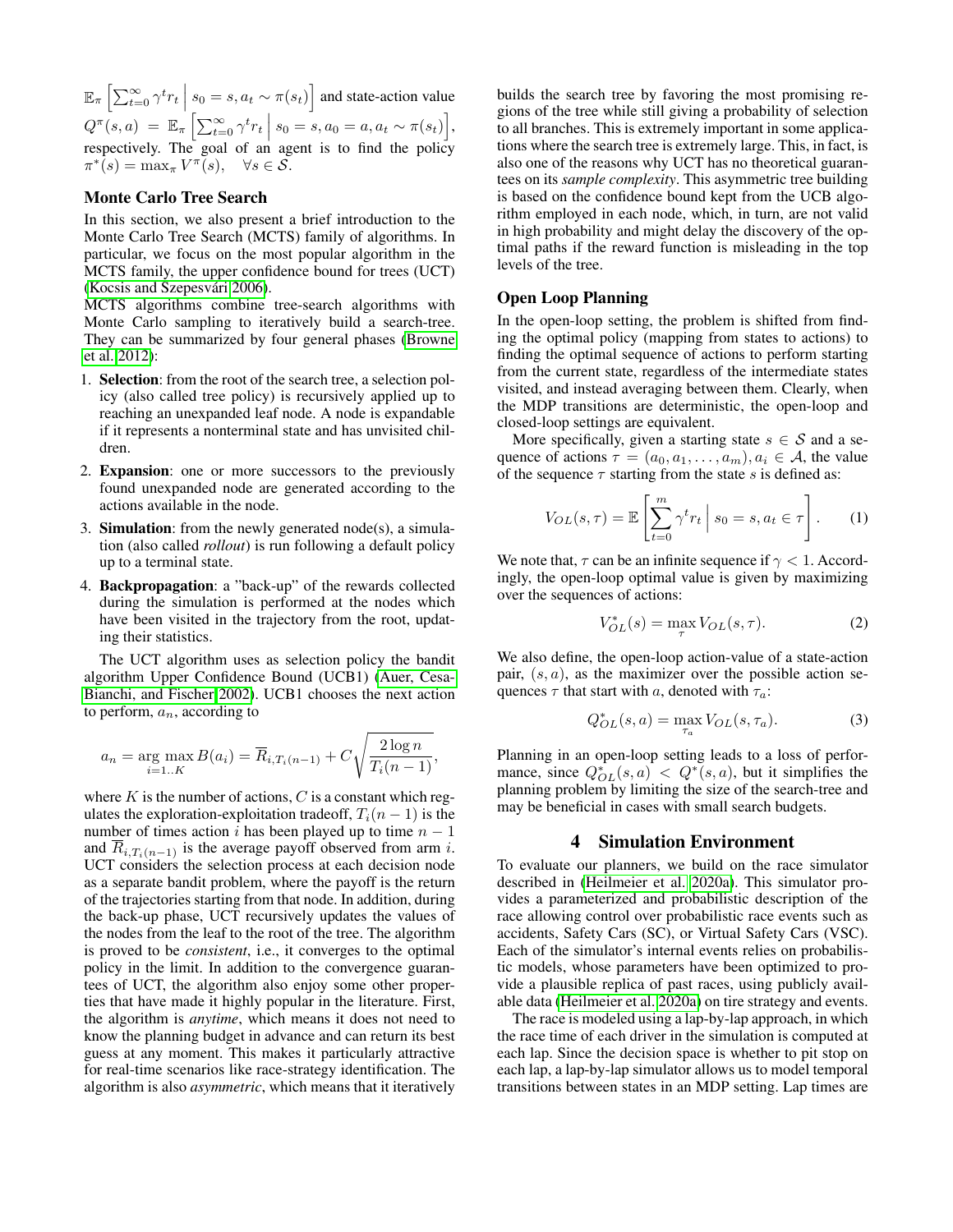computed based on the sum of multiple contributions such as, for instance, tire wear, fuel consumption, vehicle performance, driver performance, race events, and others. Each of these contributions is stochastic and is sampled from distributions fitted on the dataset of previous races. For further details on the various contributions and the dataset used to fit the probabilistic models, see [\(Heilmeier et al. 2020a\)](#page-8-0).

The simulator is also able to consider driver retirements and Full Course Yellow (FCY) flag events. In Formula 1, when exposed by the marshals, a simple yellow flag forbids overtaking and requires drivers to lift the throttle pedal only in the affected track sector, whereas FCYs affect the whole track. An FCY is usually triggered by accidents on the track that force the race marshals to order the drivers to reduce their speed to maintain safety on the racecourse. There are two types of FCY, Safety Car (SC) and Virtual Safety Car (VSC), which both correspond to a delta with respect to a target lap, set by the marshals before each race, that drivers must respect. VSC is a digital safety measure, which requires drivers to autonomously increase their lap times to 140% of a reference lap. Instead, SC is a physical car that is sent on track to be followed by the drivers. Usually, the lap times of drivers behind the Safety Car increase to 160% of the reference lap time. Because all drivers are slowed down, a pit-stop may become particularly appealing as the time lost to change tires reduces during an FCY. This happens because the FCY deployment lowers the speed difference between the main straight and the pit-lane, thus reducing the amount of time lost with respect to competitors when performing the pit-stop.

Slight changes have been applied to the simulator to allow a high-level control of the drivers' strategy. First, we modified the way the Full Course Yellow (FCY) events are generated and handled. It is clear that the simulation of FCY events is crucial to obtain useful recommendations from the agent within this context. The simulator in [\(Heilmeier et al.](#page-8-0) [2020a\)](#page-8-0) handles the generation of random events according to real race data, stored inside the simulator itself and loaded at the beginning of each simulation. From the planning agent's point of view, even though this information is not included in the state, in different simulations of the same race performed during planning, the events would always occur at the same time, consistently. This would mean that the planner would be able to "predict the future" and prepare for the events beforehand. Therefore, we modify this behavior by generating events during the race either with a stochastic model or adding the real race's events only at runtime. In particular, we allowed the simulator to accept new FCY events to be added at runtime one lap after they have been requested. This way, we ensure that FCYs in Monte-Carlo simulations appear only when they would be "visible" in the race. The duration of the FCY event can either be pre-specified, assuming a human operator evaluates the race situation and enters the expected duration into the system, or it can be generated at random, to simulate multiple scenarios during the search.

Secondly, the race simulator would load strategies for all drivers from a configuration file and then run the full event simulation with these fixed strategies. In order to comply

with our planning simulation requirements, we extend the simulator to support also lap-by-lap manual control of the drivers. We consider a discrete action space where actions represent either performing a pit stop to fit one of the available compounds (one action for each compound) or a "stayon-track action". At the beginning of each race, one or more drivers can be specified as controlled drivers, whose actions can be specified at each lap. The other drivers are considered as part of the environment and are controlled by default policies. These default policies can be customized for each driver, e.g., the lap strategy of the actual race, or they can be specified at the beginning of the race. In the experiments we performed, each non-controlled driver employed the real-race tire strategy.

On top of this simple framework, the environment ensures, mostly by modifying actions available at each timestep, that the constraints related to the F1 race strategy problem are satisfied. Firstly, we start the race episodes at a specified race lap, whereas before that lap, the agent-controlled drivers take actions according to the strategy used in the real race. This behavior models the fact that, barring accidents or sudden weather changes, a pit-stop is not required in the first laps of a race. Secondly, to simplify the decision space, drivers controlled by an agent cannot perform more than two pit stops in a single race, with the exception of one extra pit stop allowed each time an FCY is deployed, but only while the FCY stays active on the track. This constraint is reasonable, as most of the races in the period under consideration could have been completed with at most two pit stops unless accidents or weather changes occurred. Furthermore, after a driver has made a pit-stop, we remove the pit-stop possibility for the next five laps. For instance, if a driver pits at lap 18, he will be unable to pit again until lap 24. Since this is a reasonable behavior even in real races (all compounds typically last more than 10 laps), it is enforced in our environment to reduce the planning complexity.

Each driver can choose from a finite number of tire sets for each compound. In real races, each team reserves a specific number of tire-sets for each compound to the race. As such data is not easily obtainable for historic races, we considered two possible scenarios. For races in which only two compounds were available or had been used in the race, we assumed three sets of tires available for the softer compound, whereas the harder compound had two. For races where more than two dry compounds were used, we assumed the availability as follows: two sets of tires for the softer compound, two for the medium, and one for the harder. We made these default tire availability assumptions based on the empirical observation that softer compounds are generally preferred unless extreme track temperature conditions are present. As per F1 regulations, drivers must change at least one compound type during the race. If this does not happen, the environment forces the offending driver(s) to make a pit stop at the penultimate lap of the race to satisfy such rule and avoid assigning penalties.

After the actions for all controlled drivers have been received, the computation of the lap times is tasked to the underlying simulator [\(Heilmeier et al. 2020a\)](#page-8-0).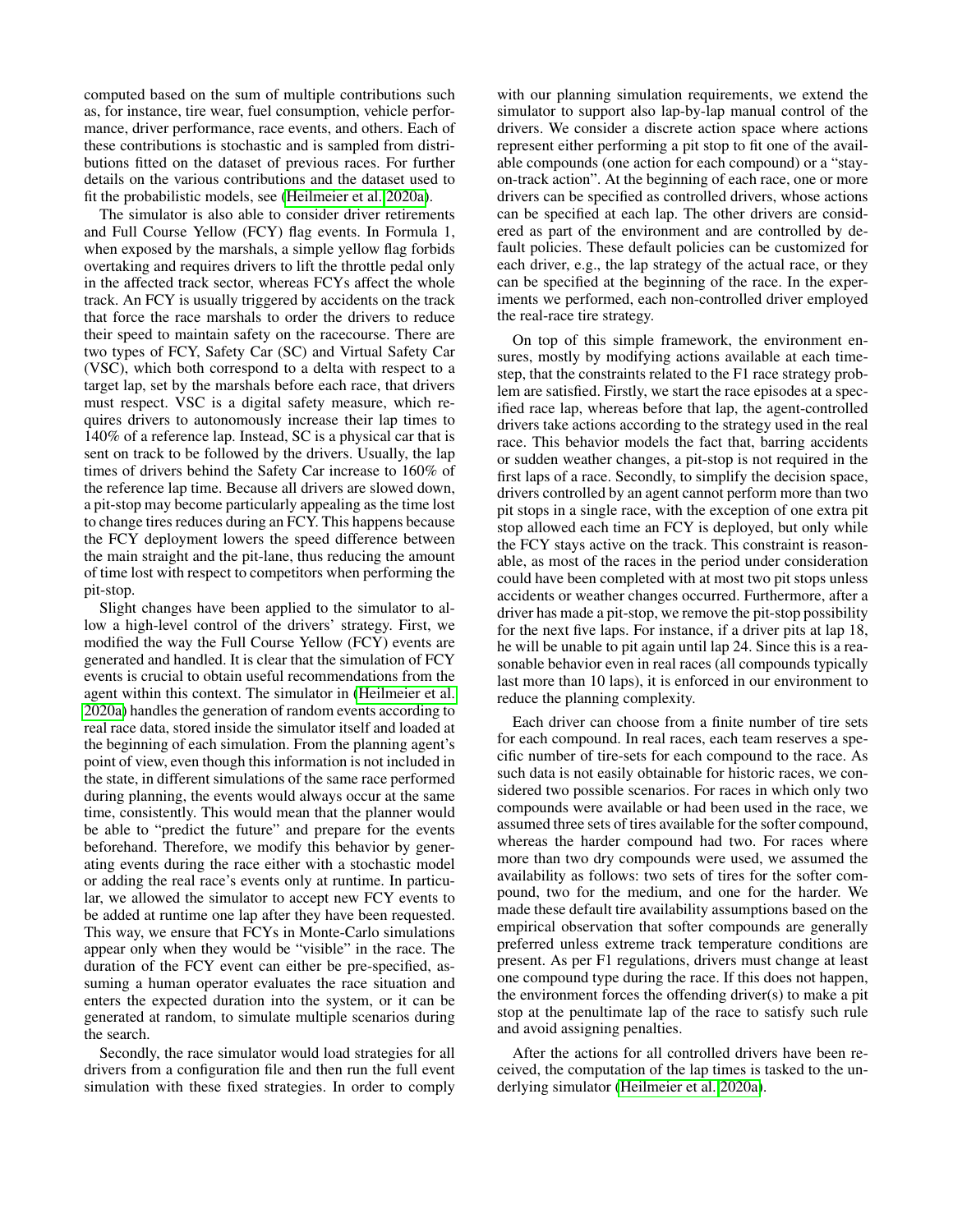### MDP Modelling

We now present details on the state and reward representation employed in this environment. The state-space is fairly hard to model for this problem, as many factors are needed to be taken into account to fully identify the racing situations. First, to represent the state of the race, we keep track of the remaining laps until the end of the race. We also consider two flags, which represent whether a Safety Car (SC) or Virtual Safety Car (VSC) (types of FCY) event exists in the current lap. Then, for each driver in the race, we track features related to his performance, including their previous lap time, cumulative race time, tire compound currently employed, current tire age (as a measure of tire degradation). For each driver, we also track features related to the employed tire compounds and the remaining tire compounds. This is important for strategic reasoning as well as for fulfilling the condition of changing the compound at least once during the race. To this end, for each driver, we keep a flag variable, which represents whether the agent has satisfied the condition on changing its compound type, as well as information on how many tire sets for each remaining compound type the driver has left. For instance, if we have three compound types, we include three variables for each driver, each of which tracks the number of tire sets of each compound the driver has left. By combining the latter two, we do not need to store information about previous tire changes, as this gives us enough information on which tire compound to apply next in case we need to make a pit stop.

To summarize, the state is composed of 3 variables which represent the state of the race together with  $K * (R + D)$ driver-related variables, where  $K$  is the number of drivers in the race and  $D$  is the number of tire compounds, and  $R$ is the number of variables tracking driver performance and compound change, which in our setting equals to 5.

Finally, we discuss the reward function employed. Every driver's goal in F1 is to maximize his final position to accumulate as many points as possible. Nonetheless, having a reward function represented by the number of positions earned at each lap would be too sparse a reward function, which is harder to optimize. In this work, we employ a reward function represented by the negative lap time. In this way, each driver aims to minimize the cumulative race time. In certain situations, a driver may choose to sacrifice lap time in order to keep his position or gain positions, e.g., when preventing a competitor from overtaking or delaying a pit stop strategically. A more principled approach would be to employ a reward function that weighs two different objectives, minimizing time and gaining positions, but accurately weighing these two contributions would not be straightforward and is beyond the scope of this work.

### 5 Open-Loop Planning for Race Strategy

In this work, we employ an open-loop approach to tackle the race strategy problem, searching at every lap of the race for the best race strategy to use for the rest of the race. We choose an open-loop strategy instead of the alternative progressive-widening (PW) (Couëtoux et al. 2011) because of the additional memory constraints required to employ PW

by copying the internal state of the simulator to each node of the search tree. In fact, for the evaluation campaign presented in the next section, we considered including an evaluation of a PW-UCT algorithm but quickly ran out of memory during the tree search, even for small search budgets.

We start from an open-loop setting of UCT. We denote by  $T$  a planning tree and by  $\mathcal{N}_{d,i}$  the *i*-th node at depth  $d \geq 0$  for  $i \in \mathbb{N}$ .  $\mathcal{N}_{0,0}$  contains a single state,  $s_0 \in \mathcal{S}$ , from which we want to perform planning. Nodes  $\mathcal{N}_{d,i}$ , with  $d > 0$ , at deeper levels of the tree, represent the distribution of states given the sequence of actions from the root of the tree to  $\mathcal{N}_{d,i}$ . More specifically, given a sequence of d actions,  $\tau_{d,i} = (a_1, a_2, \dots, a_d)$ , this sequence identifies exactly the node  $\mathcal{N}_{d,i}$  in our tree  $\mathcal{T}$ , representing the distribution of states  $s \in \mathcal{S}$  reachable by executing the sequence of actions  $\tau_{d,i}$  starting from the root state  $s_0$ . We define the value of a node  $\mathcal{N}_{d,i}$  as

$$
\mathcal{V}\left(\mathcal{N}_{d,i}\right) = \mathop{\mathbb{E}}_{s \sim \mathcal{P}\left(\cdot \mid s_0, \tau_{d,i}\right)}\left[V_{OL}^*(s)\right],\tag{4}
$$

and the value of an action  $a \in A$  in a node as:

$$
\mathcal{Q}\left(\mathcal{N}_{d,i},a\right) = \mathop{\mathbb{E}}_{s \sim \mathcal{P}\left(\cdot \mid s_0, \tau_{d,i}\right)} \left[Q_{OL}^*(s, a)\right] \tag{5}
$$
\n
$$
= \mathop{\mathbb{E}}_{s \sim \mathcal{P}\left(\cdot \mid s_0, \tau_{d,i}\right)} \left[ \mathcal{Q}_{OL}^*(s, a)\right] + \mathcal{Q}^2 \left(\mathcal{M}\right) \tag{6}
$$

$$
= \mathop{\mathbb{E}}\limits_{s \sim \mathcal{P}(\cdot|s_0, \tau_{d,i})} \left[ r(s, a) \right] + \gamma \mathcal{V} \left( \mathcal{N}_{d+1,j} \right), \quad (6)
$$

where  $\tau_{d+1,j} = (\tau_{d,i}|a)$  is the sequence of action derived from concatenating  $\tau_{d,i}$  with a and  $\mathcal{N}_{d+1,j}$  is the corresponding node in the tree.

The goal of our planner is to estimate the open-loop values of the actions in the root of the tree by employing a UCT-like tree policy, which considers action selection at each node as a separate bandit problem and selects the action that optimizes an upper bound for  $Q$  values of the actions in the node.

The second modification we add to the standard UCT scheme is the tree back-up strategy. UCT employs MC updates recursively up the tree after receiving the leaf-value estimates from the rollout policy. Since the rollout policy is suboptimal by definition (if we had an optimal policy for rollout, we would not need planning) and the selection policy in the tree includes the exploration and exploitation of intermediate value estimates, the back-up values include the evaluation of suboptimal policies, which change with each search iteration. This usually makes the value estimates in the tree very noisy, which is a problem in our race strategy problem as the margins for selecting a good pit-stop strategy are small compared to the race duration. For this reason, we employ a TD operator, namely the Q-learning operator [\(Watkins 1989\)](#page-8-17) as follows:

$$
Q_t\left(\mathcal{N}_{d,i},a\right) = (1-\alpha_t)Q_t\left(\mathcal{N}_{d,i},a\right) \tag{7}
$$

<span id="page-4-0"></span>
$$
+\alpha_t\left(r_t+\gamma \max_{a'}\mathcal{Q}_t\left(\mathcal{N}_{d+1,j},a'\right)\right),\quad (8)
$$

where  $r_t$  is the reward observed in the current search pass at node  $\mathcal{N}_{d,i}$  and  $\alpha_t$  is the learning rate. We include a comparison with other TD update strategies [\(Vodopivec, Samoth](#page-8-5)[rakis, and](#page-8-5) Šter [2017;](#page-8-5) Dam et al.  $2020$ ) in the experimental setting.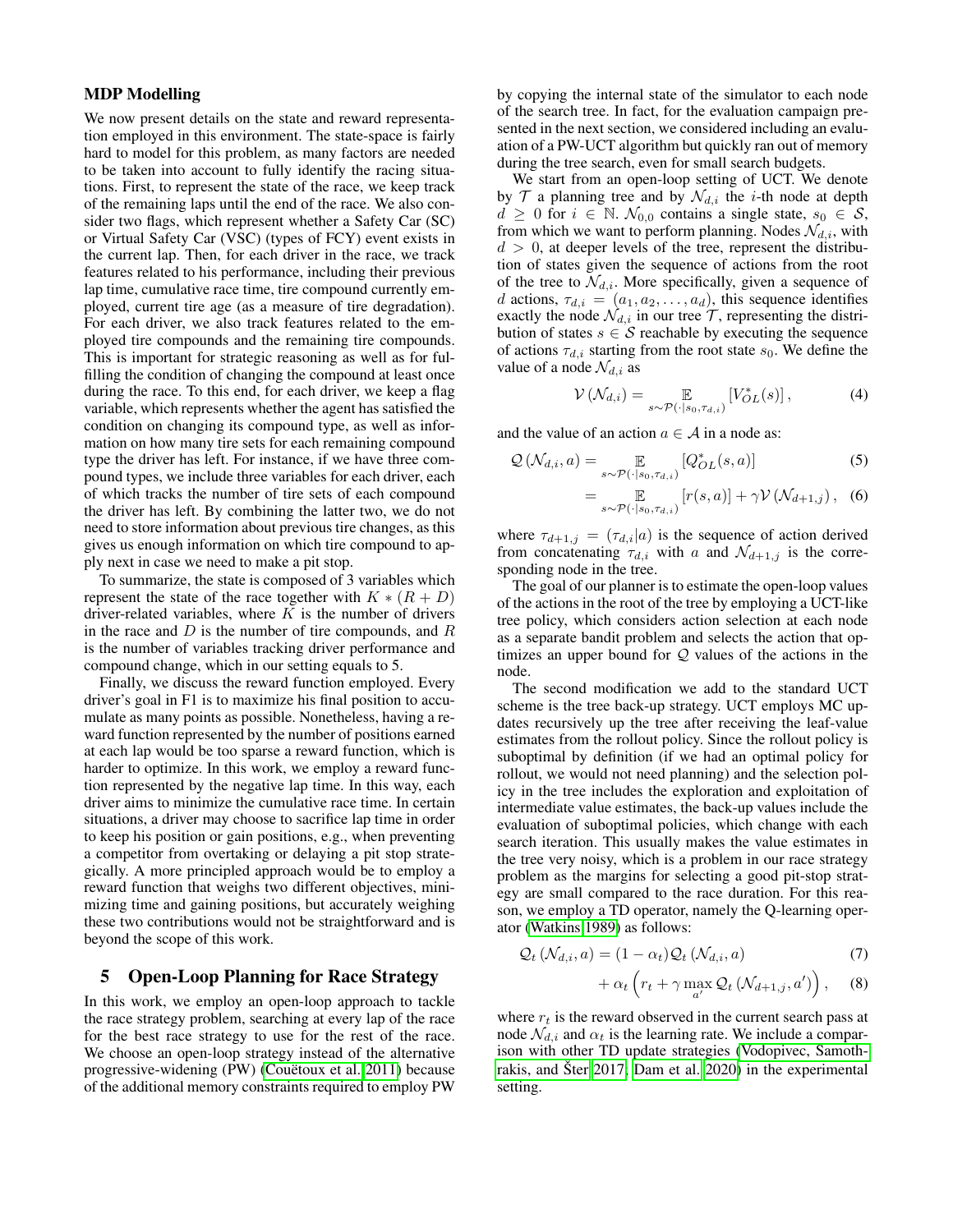#### <span id="page-5-0"></span>Algorithm 1 Q-Learning Open Loop Planning

```
procedure OLEARCH(s_0)Create root node \mathcal{N}_{0,0} from state s_0while within computational budget do
         \mathcal{N}_{d,i}, s \leftarrow \text{TreePOLICY}(\mathcal{N}_{0,0})V(N_{d,i}) \leftarrow \text{ROLLOUT}(N_{d,i}, s)\text{BACKUP}(\mathcal{N}_{d,i})end while
    return BESTCHILD(\mathcal{N}_{0,0})end procedure
procedure TREEPOLICY(N)while N not terminal do
         if N not fully expanded then
             return EXPAND(N)else
             \mathcal{N} \leftarrow BESTCHILD(\mathcal{N}, C_p)end if
    end while
    return \mathcal Nend procedure
procedure ROLLOUT(N, s)\Delta \leftarrow 0while s is non-terminal do
         Choose a \in A(s) according to rollout strategy
         Generate next state s' and reward r\Delta \leftarrow \gamma \Delta + rs \leftarrow send while
    return ∆
end procedure
procedure EXPAND(N)Choose a \in untried actions from \mathcal Ns \leftarrow SIMULATEUNTIL(\mathcal{N})
     Execute a in s generating s' and rAdd a new child \mathcal{N}' to \tilde{\mathcal{N}}\mathcal{N}'\mathit{.}n \leftarrow 0\mathcal{N}'\triangleright Store the reward obtained during first visit
     return \mathcal{N}', s'end procedure
procedure BESTCHILD(N, c)
    C(\mathcal{N}) denotes children nodes of \mathcal NC(N, a) denotes the child of N corresponding to action a
     return \arg\, \max_a Q(\mathcal{N},a) + c \sqrt{\frac{2\ln \mathcal{N}.n}{C(\mathcal{N},a).n}}
```
#### end procedure

```
procedure \text{BACKUP}(\mathcal{N}, V)C'(\mathcal{N}) denotes explored children nodes of \mathcal N\mathcal{N}' \leftarrow parent of \mathcal{N}\mathcal{N}.n \leftarrow \mathcal{N}.n + 1while \mathcal{N}' is not null do
            if N is leaf then
                   \Lambda \leftarrow Velse
                   \Delta \leftarrow \max_{a' \in C'(N)} Q(\mathcal{N}, a')end if
              Q(\mathcal{N}',a) \leftarrow Q(\mathcal{N}',a) +\alpha(\mathcal{N}'.r + \gamma\Delta - Q(\mathcal{N}',a))\mathcal{N}'.n \leftarrow \mathcal{N}'.n+1\mathcal{N} \leftarrow \mathcal{N}'\mathcal{N}' \leftarrow parent of \mathcal{N}end while
end procedure
```
Algorithm [1](#page-5-0) shows the pseudocode of the planner employed. At each lap in the race, we perform multiple iterations of planning until we reach the planning budget. At each search iteration, we perform the UCB selection at each node of the tree until we reach a leaf-node, from which we perform a rollout, using one of the rollout policies discussed below. The rollout gives us an initial (noisy) estimation of the node value. Next, we recursively employ QL updates up the tree, updating the node and action values and counts. This means that the initial noisy back-up value given by the rollout, even though it is stored in the leaf node, might not make its way up to the root, since at each node we employ the max operator to define the target value, as shown in the BACKUP procedure. When all the children of a node have not been explored yet, for the Q-learning update of Equation [7,](#page-4-0) we apply the max operator only on the visited nodes, disregarding the unexplored actions.

For space considerations, we show the implementation of all procedures, except for SimulateUntil. This procedure takes as input a node of the search tree and simulates all the transitions from the root state to the input node by executing the sequence of actions that identify that node. In the end, it returns the state of the environment resulting from the sequence execution, which is used later as a starting point for the rollout.

### 6 Rollout and Opponent Policies

Since, during the planning phase, we do not desire an agent to be "clairvoyant" over the opponents' strategies, we need to specify a planning configuration for the simulator to use when performing the tree search. In our experimental setting, we implemented this goal by considering all drivers as controlled by the planner and applying a rollout policy for the opposing drivers. The rollout policy is a crucial component of MCTS-like algorithms, as it provides an initial estimate for the value of leaf nodes, which is then used during the back-up phase of such algorithms. Using a random policy would generate extremely noisy value estimates in the tree nodes; therefore, careful consideration of the rollout is needed.

During our experiments, we modeled two types of default strategies. The first approach we considered was a simple stochastic strategy: the considered driver, at each lap, has a 0.9 probability of staying on the track and a 0.1 probability of making a pit stop by randomly choosing one of the compounds available. As the strategies provided by this simple baseline were, for the most part, unreasonable for both the track situation and the tire degradation status in the simulator, we moved to a more realistic strategy definition.

We then focused on the predicted race strategies publicly available in sports articles (see Table [3\)](#page-9-1) taken from the motorsport opinion website ESPN.<sup>[2](#page-5-1)</sup> Since the Monte-Carlo agents explore different and sometimes unreasonable strategic options, it would have been hard to automatically identify and re-map the agent's strategy to one of the predicted ones. To be independent of such mapping, we computed a plausible amount of laps that each compound would

<span id="page-5-1"></span><sup>&</sup>lt;sup>2</sup><https://www.espn.com/f1>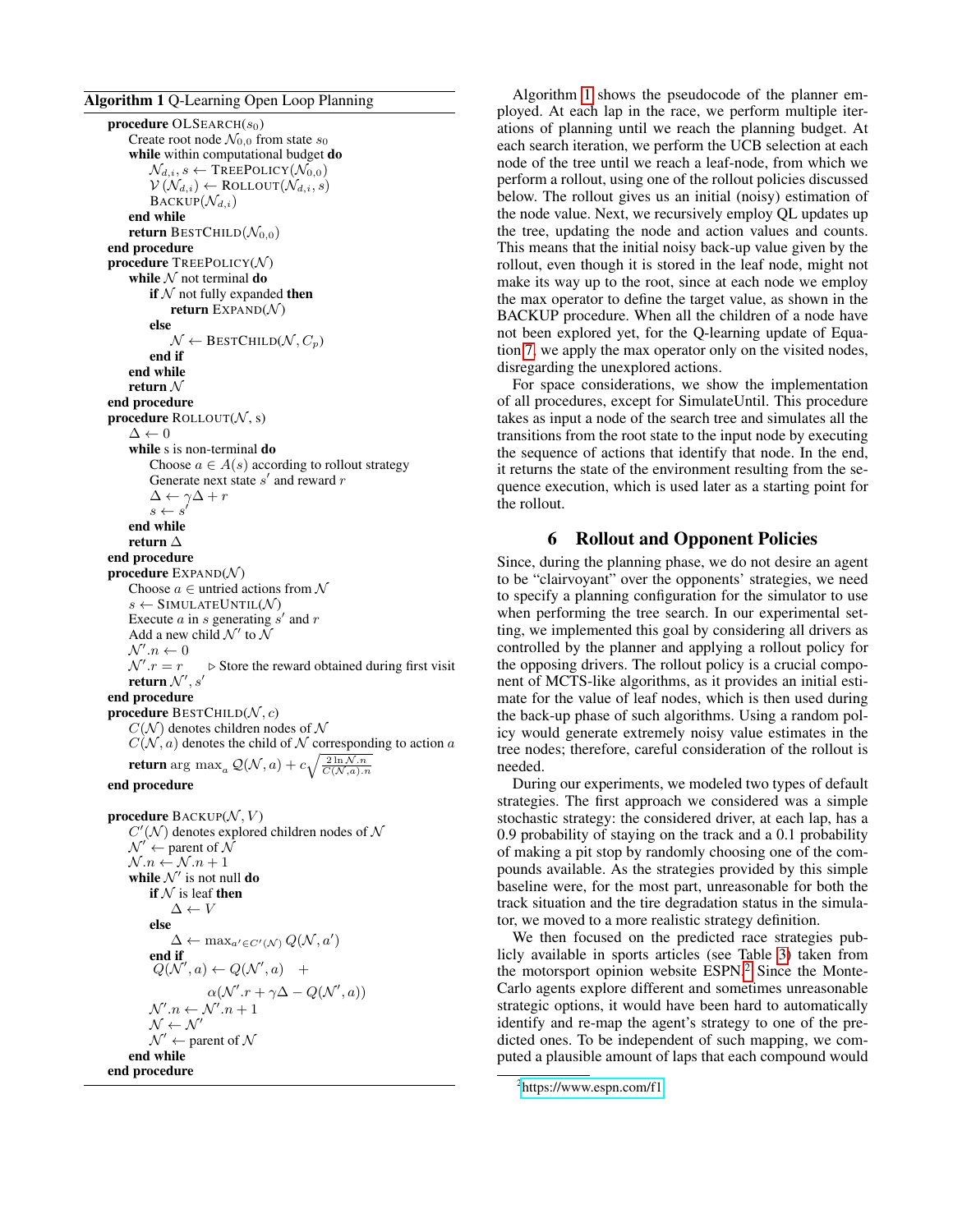<span id="page-6-1"></span>

| <b>Season</b> | <b>Track</b>  | <b>ESPN</b>       | True               | <b>VSE</b>        | <b>Sarsa UCT</b>  | <b>Power UCT</b>  | <b>OL UCT</b>   | <b>OL-OL UCT</b> | <b>Ranking Gain</b> |
|---------------|---------------|-------------------|--------------------|-------------------|-------------------|-------------------|-----------------|------------------|---------------------|
| 2015          | Japan         | $4576.01 \pm 1.0$ | $4577.52 + 1.0$    | $4575.34 + 1.3$   | $4575.36 + 1.2$   | $4583.25 + 2.4$   | $4577.99 + 1.1$ | $4570.35 + 1.0*$ | 0.4                 |
| 2016          | Japan         | $4507.85 \pm 1.0$ | $4507.54 + 0.7$    | $4549.01 \pm 1.3$ | $4508.90 + 0.8$   | $4524.45 + 1.2$   | $4519.03 + 1.3$ | $4505.35 + 0.9*$ | 0.1                 |
| 2017          | Australia     | $4470.39 + 1.7$   | $4466.22+1.9$      | $4477.29 \pm 1.3$ | $4466.56 + 2.9$   | $4474.12+2.2$     | $4479.90 + 2.2$ | $4459.71 + 2.4*$ | $-1.3$              |
| 2017          | Spain         | $5202.42 \pm 1.4$ | $5209.89 \pm 1.3$  | $5207.94 + 1.1$   | $5196.38 + 2.1$   | $5200.83 + 2.0$   | $5211.05 + 1.1$ | $5188.05 + 1.3*$ | 0.1                 |
| 2017          | Austria       | $4525.88 + 1.2$   | $4430.84 + 1.7*$   | $4491.66 + 1.9$   | $4476.43 + 2.8$   | $4444.38 + 2.4$   | $4484.14 + 1.8$ | $4465.85 + 2.9$  | $-2.4$              |
| 2017          | Belgium       | $4265.4 \pm 0.7$  | $4256.44 \pm 1.0$  | $4236.0 \pm 0.6*$ | $4255.98 \pm 0.7$ | $4259.52 + 0.7$   | $4260.24 + 1.0$ | $4246.09 + 0.7$  | 2.9                 |
| 2017          | Russia        | $4419.98 + 1.3$   | $4412.87 + 1.2*$   | $4428.62+2.4$     | $4425.10 + 2.1$   | $4437.00 + 1.3$   | $4430.93 + 1.7$ | $4421.54 + 1.3$  | 0.0                 |
| 2018          | China         | $5140.7 + 0.9$    | $5134.01 \pm 1.0$  | $5095.34 + 2.0*$  | $5099.33 + 1.5$   | $5128.63 + 0.9$   | $5113.31 + 2.6$ | $5098.93 + 1.5$  | 4.2                 |
| 2018          | Italy         | $3909.37 \pm 1.9$ | $3898.38 \pm 1.9*$ | $3943.95 \pm 1.9$ | $3907.22 + 1.4$   | $3918.42 \pm 1.3$ | $3911.24 + 1.3$ | $3903.67 + 1.5$  | $-0.3$              |
| 2018          | <b>Brazil</b> | $4678.24 + 2.1*$  | $4700.36 + 2.1$    | $4711.61 + 1.7$   | $4692.7 + 3.1$    | $4699.25 + 1.7$   | $4706.94 + 1.5$ | $4686.32 + 2.9$  | 2.0                 |

Table 1: Cumulative return comparison for the experimental setting, lower is better. Bold stands for best performance among planners, star stands for best overall race time.

<span id="page-6-0"></span>

Figure 1: A sample of strategies for the 2018 Italian GP predicted by Pirelli, taken from [https://twitter.com/pirellisport/](https://twitter.com/pirellisport/status/1036169705634054144) [status/1036169705634054144](https://twitter.com/pirellisport/status/1036169705634054144)

last in a specific race, which we call compound durability, which would still yield some of ESPN's predicted strategies. Figure [1](#page-6-0) shows an example of the manufacturer's predicted strategies, proposing different options to cover the race distance. Note that the same compound can be used in stints of different lengths, depending on the sequence of tires included in the strategy and the position of the stint in the sequence. This may be due to the fact that, in the real world, tire degradation is higher in the early stages of the race since less rubber has settled on the asphalt, and the cars have more weight due to the almost entirely unburned fuel mass. In practice, this means that the same compound will last longer if fitted towards the end of the race, being less stressed during its working period. Furthermore, a compound usually wears out faster if the driver pushes for faster lap times, leading to a shorter stint duration.

To compute tire durability, we first took the average duration for stints with uncertain duration, and then we averaged between stints with the same compound and different strategies that had different durations. After applying the second averaging, however, some of the original strategies were no longer obtainable: one or more compounds would have reduced their maximum durability and therefore left a part of the race uncovered, requiring a further pit stop. To address this problem, we extended the durability of the hardest compounds to cover the missing laps, relying on the empirical

observation that they present a slower lap-time degradation than the softer ones and, therefore, extending a stint for a few laps would have less impact than using a softer compound.

The rollout policy that takes advantage of these durabilities works as follows. When the current tire set has reached its expected duration, the pit stop is performed with a probability of 0.9, or the decision is deferred by one lap with a probability of 0.1. The choice of the next compound to use is deterministic: if there are any compounds whose durability would cover the remainder of the race, the policy suggests fitting the softest one among them. If there is no such compound, the softest compound available is fitted instead. Finally, to meet F1 regulations, the policy ensures that each driver switches to a different compound at their first pit stop.

#### 7 Experiments

Our experiments focused on a specific driver, Sebastian Vettel, and on a specific time frame, from 2015 to 2018. This decision was backed up by the fact that Vettel, who was driving for Scuderia Ferrari at the time, was a close contender for the title in 2017 and 2018 and had a good performance in the remaining years. Furthermore, we could recall that Scuderia Ferrari made some strategic mistakes in some races during this period, so the goal of our experiments for these races was to check if an online planning agent would have avoided them. As the race simulator presents some deviations from the historical data, we simulated each race 1000 times and averaged each driver's final race time to generate the baseline performance of the true strategies employed by the drivers.

For our experiments, we considered those races where the average gap between Vettel and the driver in front was less than 10 seconds and we selected a sample of 9 races (see Table [4\)](#page-10-0). This selection criterion was aimed at finding races in which, with better strategic decisions, it would have been possible to bring the driver to the front. As the authors are Ferrari fans, the 2017 Spanish GP race was added to the race list, as it hosted a spectacular battle between Hamilton and Vettel, and we feel that the Scuderia's strategy could have been stronger on that event, bringing the number of competitions considered to 10.

For each race, we performed 100 experiments with each of the following planners: Sarsa UCT [\(Vodopivec, Samoth](#page-8-5)[rakis, and](#page-8-5) Šter [2017\)](#page-8-5), Open-Loop UCT [\(Lecarpentier et al.](#page-8-13)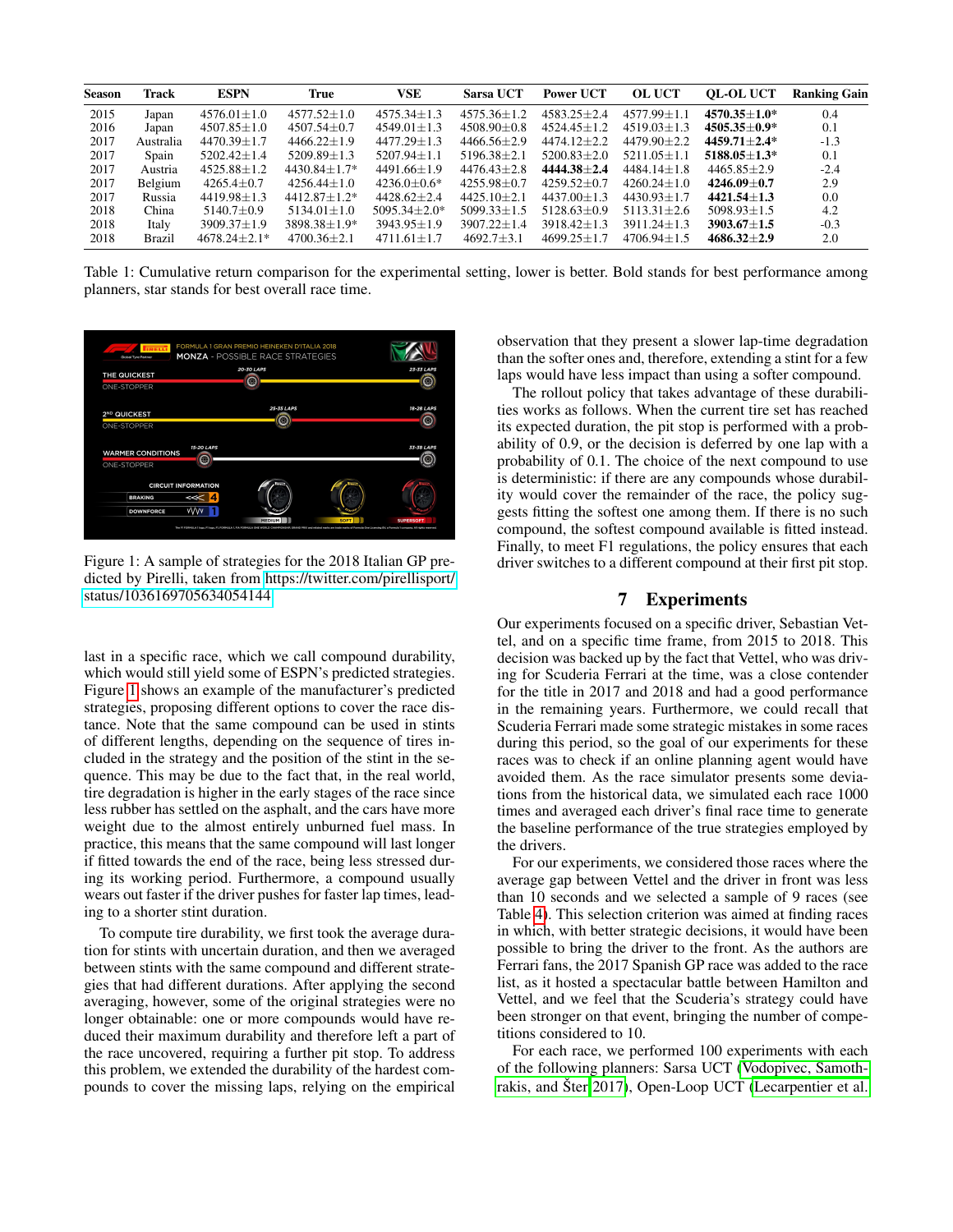[2018\)](#page-8-13), PowerUCT [\(Dam et al. 2020\)](#page-8-6), and our agent Qlearning OL UCT. Furthermore, we performed the same amount of experiments using VSE [\(Heilmeier et al. 2020b\)](#page-8-1), a neural-network-based agent designed specifically for automated F1 pit-stop decision. For our QL OL-UCT we employed an exponentially decaying learning rate. We started the strategy planning from lap 8 and set the discount factor  $\gamma$  to 1 to make the agent focus on the cumulative reward, as, in F1 racing, points are awarded based on the final standing. The computational budget of our experimental setting represents the maximum number of samples that the agent can take from the environment. We set the computational budget to 10,000 samples. The time horizon for the problem is variable between each race, as it corresponds to the total number of laps prescribed for each racing event minus the starting lap. Table [4](#page-10-0) reports the selected races and the respective number of prescribed laps.

Each planner's hyperparameters were tuned on the 2017 Australian GP race using the Bayesian optimization framework Mango [\(Sandha et al. 2020\)](#page-8-18) and employed the same hyper-parameters in each race. We consider the 2017 Australian GP a suitable choice for hyperparameter tuning because of two main factors. First, the real race was a close fight between Vettel and Hamilton, which ultimately Vettel won. Secondly, we selected this race because it had no accidents and no subsequent FCYs so that the optimizer would not look for parameters correlated to specific racing situations.

Table [1](#page-6-1) reports the results for our experiments, comparing the undiscounted cumulative return for both the planners mentioned at the beginning of this section and two baselines. The ESPN baseline value was obtained by applying the *default* strategy prescribed by the environment, whereas the *true* baseline corresponds to the result obtained by applying the strategy used by the driver in the real race. We show in bold, the best planner (between the UCT variants) in each race. We use bold, only when the difference between the best and second best satisfies a statistical significance test. Only in China 2018 we do not have a best planner since the performance of QL-OL UCT and SARSA UCT are close compared to their confidence interval. Moreover, with the symbol  $*$ , we denote the best strategy between planners and baselines (with statistical significance).

The results we obtained show that in most races, our proposed planning algorithm performs better than other planners. Furthermore, the planner is able to improve the average race times on most occasions with respect to the real strategy performed by the drivers. All planners fail to do so in three races: Italy 2018, Russia 2017, and Austria 2017. In particular, the Austria 2017 race shows the larger gap between real strategy and planner performance. Our a-posteriori analysis found that the predicted ESPN strategy was highly inconsistent with the real strategies applied during the race: the article considered more tire wear than in the race, almost halving some of the durability of the compounds. We attribute this performance loss to the suboptimality of the rollout policy, which can be addressed by increasing the computational budget: in this specific race, the performance of our proposed algorithm improved by 15 seconds by setting

the computational budget to 100,000, whereas a parameter tuning for the race did not provide significant performance gains.

A final remark is that, in most of the considered races, autonomous agents are able to improve or maintain the final position of the real driver. The last column, labeled *Ranking Gain* shows the average ranking improvement achieved by our planner compared to the position achieved by the true race strategies of the race. An interesting case where this does not happen is represented by the 2017 Australian GP, in which our proposed algorithm is able to improve the cumulative race time but loses positions in the final placement. This is most likely an artifact generated by the reward structure: since the reward promotes behaviors that minimize the cumulative race time, the agent does not consider it penalizing to take actions that allow its competitors to overtake it, as long as this allows to maximize the reward, suggesting the need for a carefully thought-out reward function that incentivizes fast laps and position gains, while still providing a dense reward signal to the agent.

#### 8 Conclusions and Future Works

In this work, we investigated how MCTS algorithms can be used to design an automatic race strategy identification system. We employed an open-loop search strategy to tackle the large, continuous, stochastic state transition model and employed TD updates to address the high variance of the returns observed in the search tree. We empirically demonstrated, using a racing simulator, that open-loop planning can be used to improve the performance of hand-crafted race strategies, represented by the ESPN rollout policies employed during the search. We believe that online-planning algorithms can be a resourceful tool, able to provide race strategy recommendations to the strategists of Formula 1 teams during the race, especially when race situations differ from the predictions made before the race.

Nevertheless, we observe that the performance of planners strongly depends on the rollout policies employed, as they are used for initial evaluations of the tree nodes, and therefore affect the regions of the tree explored during the search. This can, in turn, be tackled with higher search budgets.

Several future extensions of this work are possible. First, to decrease search times and to allow generalization across races, we can employ an AlphaZero [\(Silver et al. 2017\)](#page-8-19) planning strategy, where function approximators are used to give an initial bias to the actions to explore in the tree and to evaluate the leaf nodes. The extension of this algorithm to an open-loop setting is not straightforward and can present an interesting research problem. Second, a multi-agent framework can be employed to model situations where the controlled driver is "dueling" with other drivers. In this case, the dueling driver would not be considered as part of the environment, but a multi-player (double in the simple case of one rival) MCTS could be employed, which allows the agent to consider the adversarial behavior of the opponent.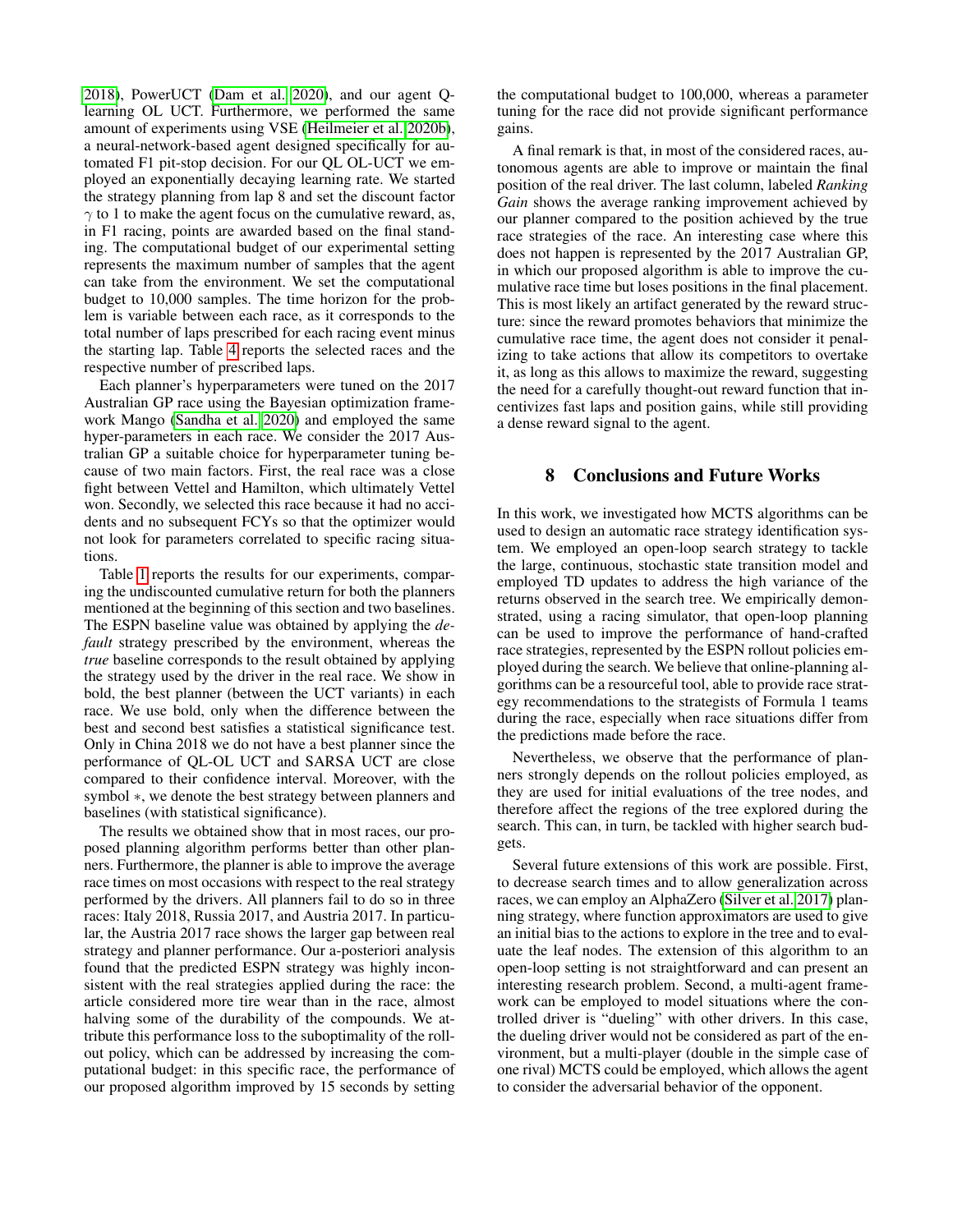### References

<span id="page-8-16"></span>Auer, P.; Cesa-Bianchi, N.; and Fischer, P. 2002. Finite-Time Analysis of the Multiarmed Bandit Problem. *Mach. Learn.* 47(2–3): 235–256. ISSN 0885-6125. doi:10. 1023/A:1013689704352. URL [https://doi.org/10.1023/A:](https://doi.org/10.1023/A:1013689704352) [1013689704352.](https://doi.org/10.1023/A:1013689704352)

<span id="page-8-15"></span>Browne, C. B.; Powley, E.; Whitehouse, D.; Lucas, S. M.; Cowling, P. I.; Rohlfshagen, P.; Tavener, S.; Perez, D.; Samothrakis, S.; and Colton, S. 2012. A Survey of Monte Carlo Tree Search Methods. *IEEE Transactions on Computational Intelligence and AI in Games* 4(1): 1–43. doi: 10.1109/TCIAIG.2012.2186810.

<span id="page-8-12"></span>Bubeck, S.; and Munos, R. 2010. Open Loop Optimistic Planning. In *COLT 2010 - The 23rd Conference on Learning Theory, Haifa, Israel*. URL [https://www.microsoft.com/en](https://www.microsoft.com/en-us/research/publication/open-loop-optimistic-planning/)[us/research/publication/open-loop-optimistic-planning/.](https://www.microsoft.com/en-us/research/publication/open-loop-optimistic-planning/)

<span id="page-8-11"></span>Couëtoux, A.; Hoock, J.-B.; Sokolovska, N.; Teytaud, O.; and Bonnard, N. 2011. Continuous Upper Confidence Trees. In Coello, C. A. C., ed., *Learning and Intelligent Optimization*, 433–445. Berlin, Heidelberg: Springer Berlin Heidelberg. ISBN 978-3-642-25566-3.

<span id="page-8-6"></span>Dam, T.; Klink, P.; D'Eramo, C.; Peters, J.; and Pajarinen, J. 2020. Generalized Mean Estimation in Monte-Carlo Tree Search. In Bessiere, C., ed., *Proceedings of the Twenty-Ninth International Joint Conference on Artificial Intelligence, IJCAI-20*, 2397–2404. International Joint Conferences on Artificial Intelligence Organization. doi:10. 24963/ijcai.2020/332. URL [https://doi.org/10.24963/ijcai.](https://doi.org/10.24963/ijcai.2020/332) [2020/332.](https://doi.org/10.24963/ijcai.2020/332) Main track.

<span id="page-8-10"></span>Gabillon, V.; Ghavamzadeh, M.; and Lazaric, A. 2012. Best Arm Identification: A Unified Approach to Fixed Budget and Fixed Confidence. In Pereira, F.; Burges, C. J. C.; Bottou, L.; and Weinberger, K. Q., eds., *Advances in Neural Information Processing Systems*, volume 25, 3212–3220. Curran Associates, Inc. URL [https://proceedings.neurips.cc/paper/2012/file/](https://proceedings.neurips.cc/paper/2012/file/8b0d268963dd0cfb808aac48a549829f-Paper.pdf) [8b0d268963dd0cfb808aac48a549829f-Paper.pdf.](https://proceedings.neurips.cc/paper/2012/file/8b0d268963dd0cfb808aac48a549829f-Paper.pdf)

<span id="page-8-0"></span>Heilmeier, A.; Graf, M.; Betz, J.; and Lienkamp, M. 2020a. Application of Monte Carlo Methods to Consider Probabilistic Effects in a Race Simulation for Circuit Motorsport. *Applied Sciences* 10(12). ISSN 2076-3417. doi: 10.3390/app10124229. URL [https://www.mdpi.com/2076-](https://www.mdpi.com/2076-3417/10/12/4229) [3417/10/12/4229.](https://www.mdpi.com/2076-3417/10/12/4229)

<span id="page-8-1"></span>Heilmeier, A.; Thomaser, A.; Graf, M.; and Betz, J. 2020b. Virtual Strategy Engineer: Using Artificial Neural Networks for Making Race Strategy Decisions in Circuit Motorsport. *Applied Sciences* 10(21). ISSN 2076-3417. doi:10.3390/ app10217805. URL [https://www.mdpi.com/2076-3417/10/](https://www.mdpi.com/2076-3417/10/21/7805) [21/7805.](https://www.mdpi.com/2076-3417/10/21/7805)

<span id="page-8-9"></span>Jonsson, A.; Kaufmann, E.; Ménard, P.; Domingues, O. D.; Leurent, E.; and Valko, M. 2020. Planning in Markov Decision Processes with Gap-Dependent Sample Complexity.

<span id="page-8-7"></span>Kearns, M.; Mansour, Y.; and Ng, A. Y. 1999. A Sparse Sampling Algorithm for Near-Optimal Planning in Large Markov Decision Processes. In *Proceedings of the 16th International Joint Conference on Artificial Intelligence -*

*Volume 2*, IJCAI'99, 1324–1331. San Francisco, CA, USA: Morgan Kaufmann Publishers Inc.

<span id="page-8-4"></span>Kocsis, L.; and Szepesvári, C. 2006. Bandit based Monte-Carlo Planning. In *In: ECML-06. Number 4212 in LNCS*, 282–293. Springer.

<span id="page-8-13"></span>Lecarpentier, E.; Infantes, G.; Lesire, C.; and Rachelson, E. 2018. Open Loop Execution of Tree-Search Algorithms. In *Proceedings of the Twenty-Seventh International Joint Conference on Artificial Intelligence, IJCAI-18*, 2362–2368. International Joint Conferences on Artificial Intelligence Organization. doi:10.24963/ijcai.2018/327. URL [https://doi.](https://doi.org/10.24963/ijcai.2018/327) [org/10.24963/ijcai.2018/327.](https://doi.org/10.24963/ijcai.2018/327)

<span id="page-8-3"></span>Munos, R. 2014. From Bandits to Monte-Carlo Tree Search: The Optimistic Principle Applied to Optimization and Planning. *Foundations and Trends® in Machine Learning* 7(1): 1–129. doi:10.1561/2200000038. URL [https://doi.org/10.](https://doi.org/10.1561%2F2200000038) [1561%2F2200000038.](https://doi.org/10.1561%2F2200000038)

<span id="page-8-2"></span>Puterman, M. L. 1994. *Markov Decision Processes: Discrete Stochastic Dynamic Programming*. New York, NY, USA: John Wiley & Sons, Inc. ISBN 0471619779.

<span id="page-8-18"></span>Sandha, S. S.; Aggarwal, M.; Fedorov, I.; and Srivastava, M. 2020. Mango: A Python Library for Parallel Hyperparameter Tuning. In *ICASSP 2020-2020 IEEE International Conference on Acoustics, Speech and Signal Processing (ICASSP)*, 3987–3991. IEEE.

<span id="page-8-19"></span>Silver, D.; Hubert, T.; Schrittwieser, J.; Antonoglou, I.; Lai, M.; Guez, A.; Lanctot, M.; Sifre, L.; Kumaran, D.; Graepel, T.; Lillicrap, T. P.; Simonyan, K.; and Hassabis, D. 2017. Mastering Chess and Shogi by Self-Play with a General Reinforcement Learning Algorithm. *CoRR* abs/1712.01815. URL [http://arxiv.org/abs/1712.01815.](http://arxiv.org/abs/1712.01815)

<span id="page-8-14"></span>Sutton, R. S.; and Barto, A. G. 1998. *Reinforcement Learning: An Introduction*. A Bradford book. Bradford Book. ISBN 9780262193986.

<span id="page-8-8"></span>Szörényi, B.; Kedenburg, G.; and Munos, R. 2014. Optimistic Planning in Markov Decision Processes Using a Generative Model. In *Proceedings of the 27th International Conference on Neural Information Processing Systems - Volume 1*, NIPS'14, 1035–1043. Cambridge, MA, USA: MIT Press.

<span id="page-8-5"></span>Vodopivec, T.; Samothrakis, S.; and Šter, B. 2017. On Monte Carlo Tree Search and Reinforcement Learning. *J. Artif. Int. Res.* 60(1): 881–936. ISSN 1076-9757.

<span id="page-8-17"></span>Watkins, C. J. C. H. 1989. *Learning from delayed rewards*. Ph.D. thesis, King's College, Cambridge.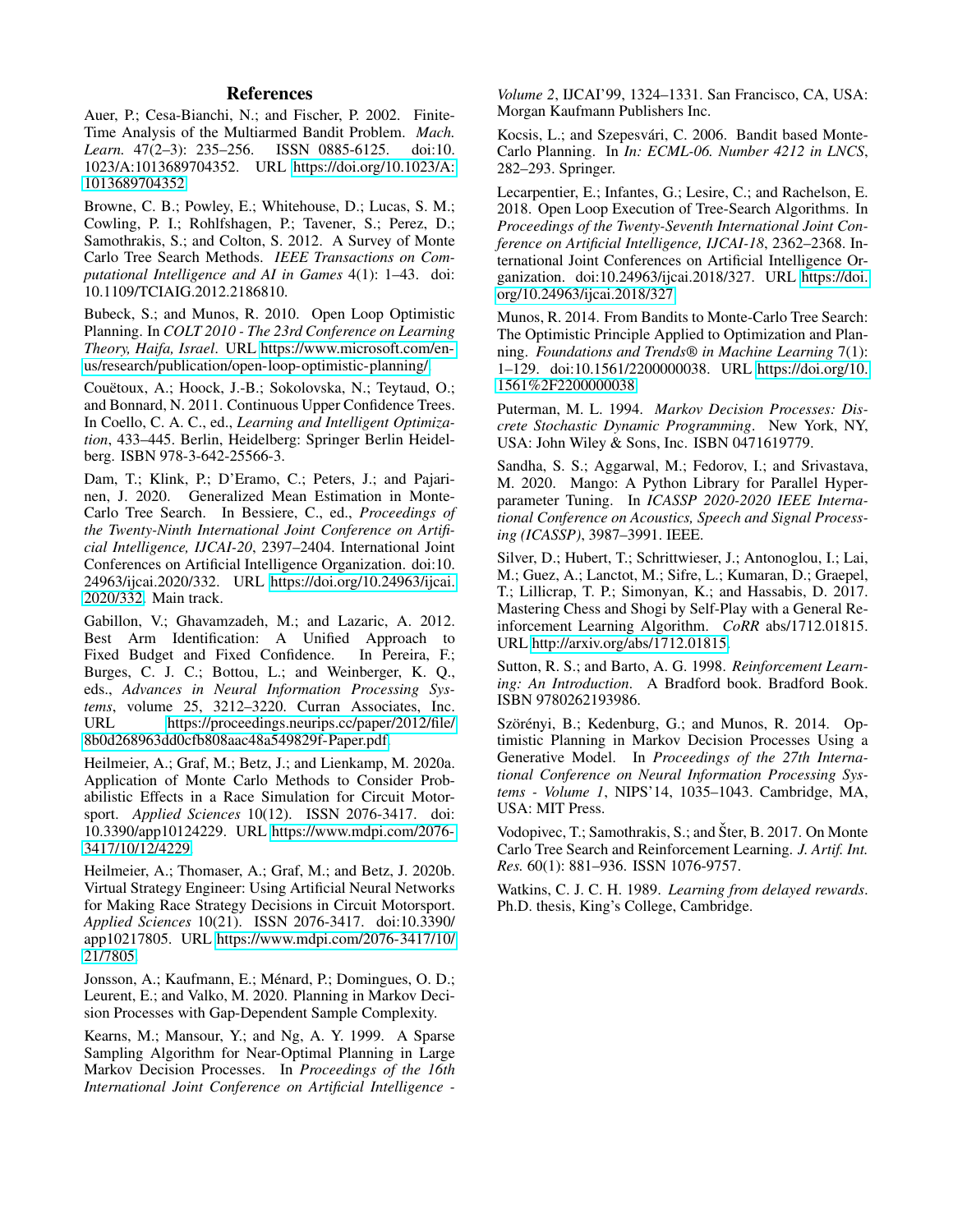<span id="page-9-0"></span>

| <b>Season</b> | A1        | A <sub>2</sub> | A <sub>3</sub> | $\mathbf{A}$ 4 | A5               | A6        | A7                       |
|---------------|-----------|----------------|----------------|----------------|------------------|-----------|--------------------------|
| 2014          | Hard      | Medium         | Soft           | Supersoft      |                  |           | $\overline{\phantom{a}}$ |
| 2015          | Hard      | Medium         | Soft           | Supersoft      |                  |           | -                        |
| 2016          | Hard      | Medium         | Soft           | Supersoft      | <b>Ultrasoft</b> |           | $\qquad \qquad -$        |
| 2017          | Hard      | Medium         | Soft           | Supersoft      | <b>Ultrasoft</b> |           |                          |
| 2018          | Superhard | Hard           | Medium         | Soft           | Supersoft        | Ultrasoft | <b>Hypersoft</b>         |
| 2019          | -         |                | C2             | C3             |                  | C4        | C5                       |

Table 2: Overview of available tire compounds in the seasons 2014 to 2019. Taken from [\(Heilmeier et al. 2020b\)](#page-8-1)

<span id="page-9-1"></span>

| <b>Season</b> | Track         | Source                                                                                    |
|---------------|---------------|-------------------------------------------------------------------------------------------|
| 2015          | Japan         | https://www.espn.co.uk/f1/story/_/id/13768566/japanese-grand-prix-strategy-briefing       |
| 2016          | Japan         | https://www.espn.co.uk/f1/story/_/id/17750221/japanese-grand-prix-strategy-guide          |
| 2017          | Australia     | https://www.espn.com/f1/story/_/id/19005027/australian-grand-prix-race-strategy-guide     |
| 2017          | Spain         | https://www.espn.co.uk/f1/story/_/id/19379342/spanish-grand-prix-strategy-guide           |
| 2017          | Austria       | https://www.espn.com/f1/story/_/id/27087391/austrian-grand-prix-strategy-guide            |
| 2017          | Belgium       | https://www.espn.com/f1/story/_/id/20473131/belgian-grand-prix-strategy-guide             |
| 2017          | Russia        | https://www.espn.com/f1/story/_/id/19273668/russian-grand-prix-strategy-guide             |
| 2018          | China         | https://www.espn.com.au/f1/story/_/id/23177650/chinese-grand-prix-strategy-guide          |
| 2018          | Italy         | https://www.espn.com/f1/story/_/id/24553859/italian-grand-prix-strategy-guide             |
| 2018          | <b>Brazil</b> | https://www.espn.com/f1/story/_/id/25242197/brazilian-grand-prix-strategy-guide-race-pace |

Table 3: ESPN source articles used for building fictitious tire durabilities.

## A Dynamic events

Here we present details on the generation of FCY events employed during the search phase. We allowed the simulator to accept new FCY events to be added at runtime one lap after they have been requested. This way, we ensure that FCYs in Monte-Carlo simulations appear only when they would be "visible" in the race. The FCY event's length can either be pre-specified, in the assumption that a human operator would be evaluating the race situation and inputting the predicted duration to the system, or be generated at random, to simulate multiple scenarios during the search. We ensure that the following constraints are not violated:

- When requiring at lap l the generation of an event, the simulator generates an actual VSC or SC only at lap  $l + 1$ . As the event's starting point is represented by a cumulative race time, this constraint is necessary to ensure that the FCY event is generated in the future and started simultaneously for all drivers. If the constraint were not satisfied, lapped or slower drivers, which have a larger cumulative race time than non-lapped ones but have covered less of the race distance, could already have passed the FCY starting timestamp, leading to inconsistencies in drivers that are subject to the FCY.
- A new event can only be generated at least one lap of distance from a previous one.
- When the FCY duration is generated randomly, if an event is already running at lap p and a new FCY event is requested, the current event duration is extended by a number of laps sampled randomly, to simulate the merging of the two events.